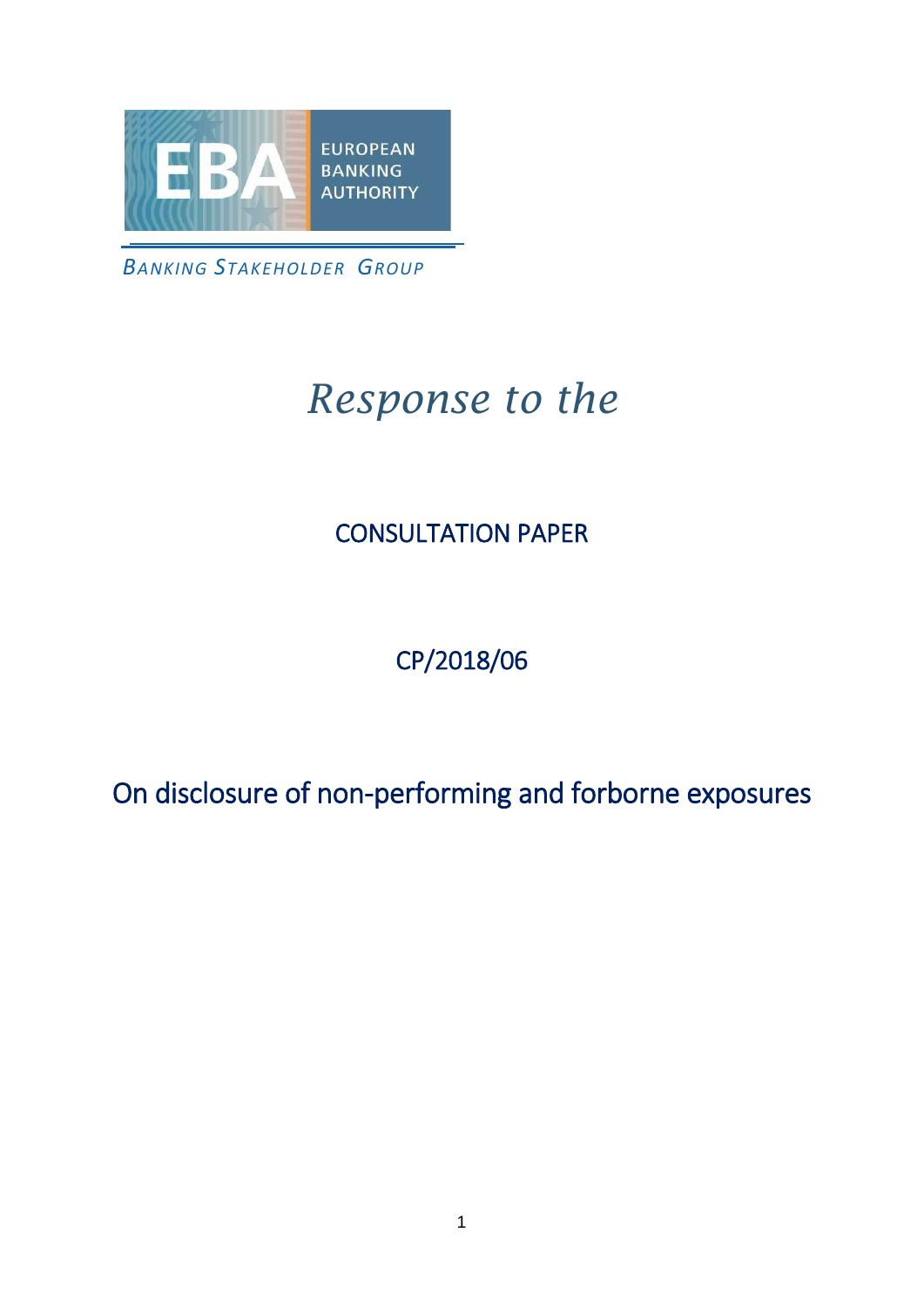## General Comments

The BSG welcomes the EBA proposal, as it constitutes a clear and uniform disclosure framework for non-performing and forborne exposures and for foreclosed assets.

**On the overlapping requirements**: We are concerned about the number of similar requirements on this issue, like the February 2018 BCBS consultative document on the third phase of Pillar III disclosure requirements, or the December 2016 EBA Guidelines. In this sense, the duplication of requests should be avoided and the burden on entities should be minimized.

**About the definition and implementation**: The definition of non-performing and forbearance used in these guidelines should be the one provided in Annex V of Commission Implementing Regulation 680/2014, since the disclosure requirements must be adapted to the regulation in force at each moment. In fact, all the templates required should use the same definition, in order to avoid confusion, and for the same reason their implementation dates should also be aligned.

**Too much information**: Transparency is a pre-requisite for market discipline. However, the quantity and granularity of information is another source of concern, as far as it may jeopardize its ability to generate market discipline if some investors or the general public cannot understand the templates.However, some BSG members do not share this concern,

**The scope:** These guidelines should be applied by the same institutions subject to the rest of the Pillar III disclosure requirement. Therefore, if an institution is only required to disclose information on a consolidated basis, it should only disclose NPL templates on a consolidated basis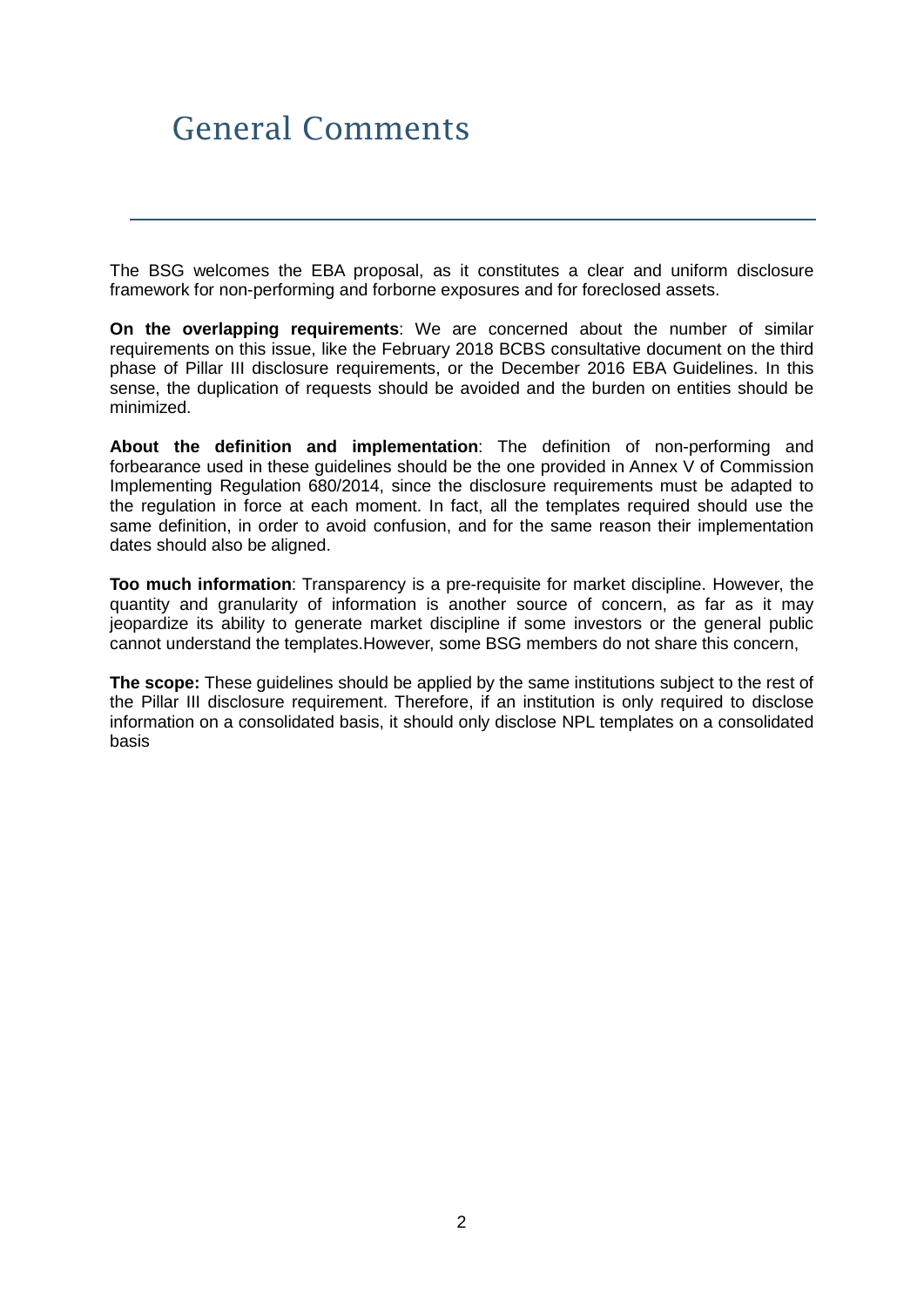## Specific answers to the questions

**Question 1:** Could you provide your views on whether adding an "of which" column to column 'f' of template 1 - "Credit quality of forborne exposures", including the information on non-performing forborne exposures that are impaired (i.e. "of which impaired") would be useful?

From a business perspective both splits do not provide any more insight into the underlying credit quality of the forborne/NPE portfolio as (statutory) coverage ratios should not be the main credit quality indicator.

In case the column will be added, the same breakdown should be considered for the collateral columns as well.

**Question 2**: Could you provide your views on whether adding the columns with the breakdown of provisions for non-performing exposures by buckets of the number of days that the exposure has been past due to template 3 - "Credit quality of performing and nonperforming exposures by aging of past due days" would be useful?

From a business perspective those splits do not provide any more insight into the underlying credit quality of the NPE portfolio as (statutory) coverage ratios should not be the main credit quality indicator.

In case the columns will be added, then the breakdown of ageing buckets should be aligned to FINREP and harmonized between EBA, the EU Commission and ECB to ensure comparability of the numbers, get a full picture and to avoid additional costs for implementation and reconciliation.

**Question 3:** Could you provide your views on whether the breakdown between "on balance sheet exposures" and "off balance sheet exposures" included in template 5 – "Quality of Nonperforming exposures by geography" is useful?

In principle it would help illustrating the real situation of banks. However, this is neither a requirement in COREP, nor in the BCBS February 2018 Basel phase III consultation, so obtaining this information would result in a higher cost for banks, as it cannot be subtracted from existing reports.

**Question 4:** Could you provide your views on whether the information on loans and advances secured with immovable property with a loan-to-value higher than 60% and lower than 80% included in row 3 of template  $7 -$  "Collateral valuation - Loans and advances at cost or amortised cost" is useful?

It could be useful in some cases, but it has to be taken into account that in some countries LTV ratios are not used. Besides, LTV ratios can be affected by elements